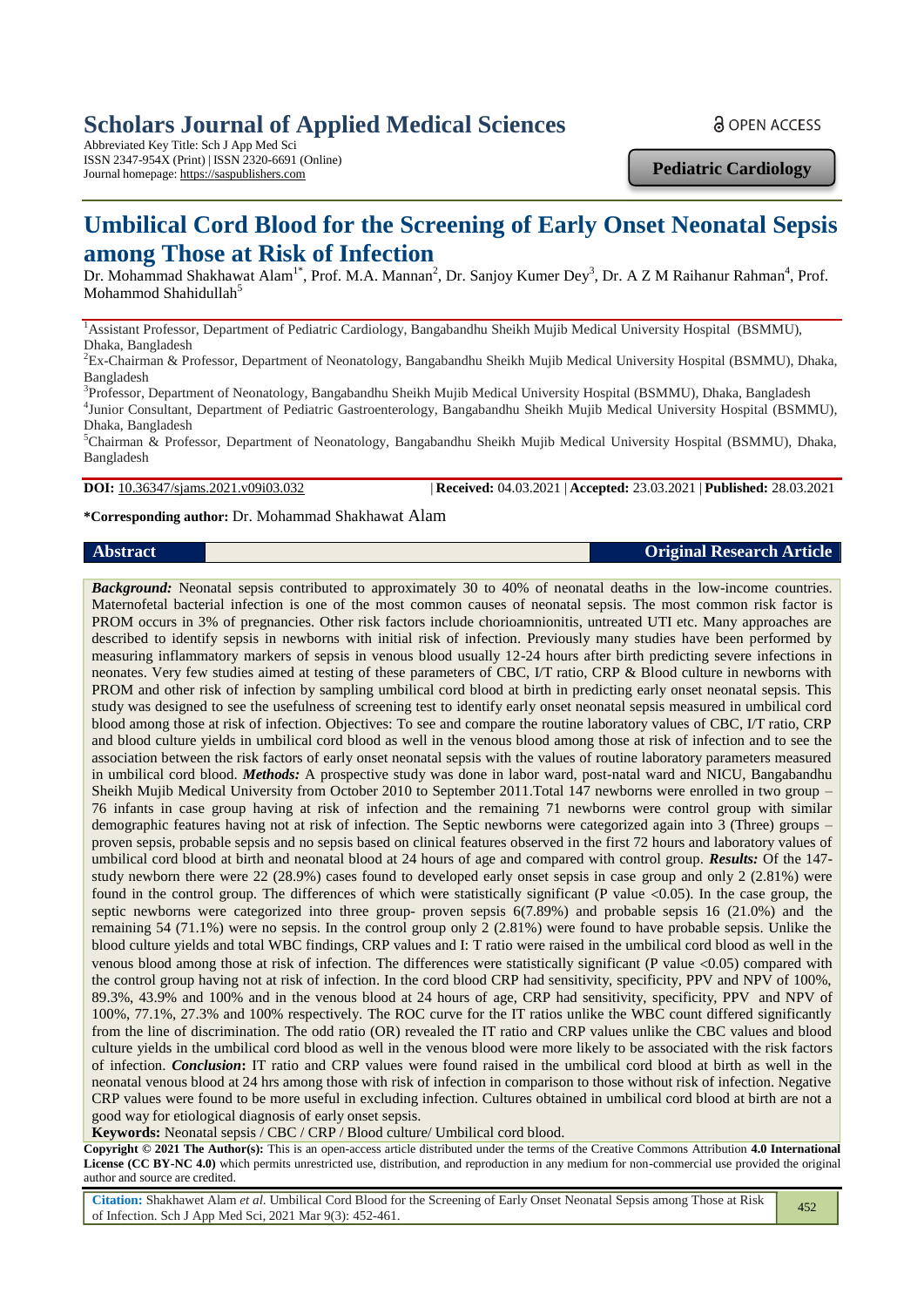#### **INTRODUCTION**

Neonatal sepsis is high-risk disease (approximately 13-25% mortality) with a low incidence (approximately 1-8cases/1000 live birth and 15-19 cases / 1000 live birth in very low birth weight <1500 gm) in developed countries [1, 2]. It is estimated that about 5 million neonates die every year in low-income countries. Infection contributes to approximately 30 to 40% of neonatal deaths in these countries [3]. Maternofetal bacterial infection is one of the most common causes of neonatal sepsis. The most common risk factor is PROM occurs in 3% of pregnancies and is responsible for approximately one-third of preterm births [4]. Preterm premature rupture of membranes as well other risk factor like chorioamnionitis, intrapartum fever or untreated or partially treated UTI or foulsmelling liquor is a predisposing factor for serious maternal infections such as intra-amniotic infection, endometritis or septicemia. The fetus is at a greater risk of PROM-related morbidity and mortality than the mother. Fetal infections may appear as early neonatal infections such as pneumonia, meningitis and sepsis and are associated with a serious increase in mortality and morbidity in preterm neonates [5]. The clinical features and laboratory values of neonatal sepsis are often nonspecific. As blood culture is the gold standard but takes 24-36 hours to be confirmed which prompts evaluation of CBC and other laboratory marker such as CRP, PCT, the marker of Inflammation eg.IL-6, IL-8, TNF- $\alpha$  as possible tool for diagnosis of EONS [6]. Previously many studies have been performed by measuring inflammatory markers of sepsis in venous blood usually 12-24 hours after birth predicting severe infections in neonates [6-8]. A few has been performed by using umbilical cord blood at birth [9, 10] and to my best knowledge, there has been very few studies aimed at testing these parameters of CBC, I/T ratio, CRP & Blood culture in newborns with PROM and other risk factors by using umbilical cord blood at birth in predicting early onset neonatal sepsis.

This study was designed to assess the usefulness of routine laboratory values measured in umbilical cord blood at delivery and in venous blood at 24 hours for the screening of EONS among those at risk of infection specifically to compare the routine laboratory values of CBC, I/T ratio, CRP and blood culture yields in umbilical cord blood at delivery and neonatal venous blood at 24hrs among those at risk of infection and to see the association between the risk factors of early onset neonatal sepsis with the values of routine laboratory parameters measured in umbilical cord blood.

## **METHODS**

The prospective study was conducted labor ward, postnatal ward and NICU of BSMMU from October 2010 to September 2011. Among the 147 newborns 76 were cases and 71 were control group.

Neonates included if their mothers had at least one of the following risk factors for neonatal infection: Prolonged rupture of membranes (PROM > 12 hours), Chorioamnionitis, more than three vaginal examinations after ROM, Intrapartum fever (oral temperature >38º C), Sustained fetal tachycardia (HR >160/min), Maternal Leucocytosis (Total WBC >15000/cmm), Foul-smelling liquor, Untreated or partially treated urinary tract infection in the antenatal period. Newborn babies born with Gestational age less than 28 weeks, Weighing less than 1000 grams, Lethal congenital anomalies and Parental refusal to go through the study despite of having risk factors of infection Newborns having two or more clinical features and one or more abnormal laboratory value(s) were regarded as sepsis Or, Newborns having two or more abnormal laboratory values and one or more clinical feature(s) were regarded as sepsis among the study patients and Newborn babies having clinical feature(s) and laboratory value(s) suggestive of sepsis were categorized as follows: Group A –Proven Sepsis was diagnosed if the newborn baby having clinical features suggestive of sepsis and a positive blood culture with other laboratory values. Group B -Probable sepsis diagnosed in a newborn baby with negative blood culture, but if two or more clinical features had suggestive of sepsis and one or more abnormal laboratory markers, or two or more abnormal laboratory markers with one or more clinical features suggestive of sepsis. The remaining newborns that had no clinical features and/or positive laboratory values but had risk of infection were termed as no sepsis.

Newborn babies with proven sepsis received antibiotics for about 14 days, probable sepsis received antibiotics for about 7-10 day and the remaining no sepsis which received antibiotics for an average of 3 days. Group  $C$  – Control group-newborns with similar demographic features with the case group and appropriate for gestational age (AGA) birth weights, delivered spontaneously/elective LUCS by healthy women having no history of risk factor(s) of bacterial infection and laboratory evidence of infection and who did not receive antibiotics during or prior to delivery.

Sample size estimation: The calculated sample size should have been 236. Total 76 neonates who had above criteria were taken as cases for the study in case group and 71 neonates were taken as control group who had no risk of infection. Study procedure and Laboratory Techniques: Approximately 5 ml of blood was collected for culture and other routine laboratory tests from the umbilical cord after clamping and cutting of the cord aseptically in the delivery room. Blood was collected in the automated BACTEC 9240 blood culture media, CBC vial and test tube other routine laboratory tests. Samples were transported to the laboratory without delay for blood culture, total leukocyte count, absolute neutrophil count, immature to total leukocyte ratio and CRP estimation. Neonatal blood at 24 hours of age approximately 3 mL of blood was collected by

© 2021 Scholars Journal of Applied Medical Sciences | Published by SAS Publishers, India 453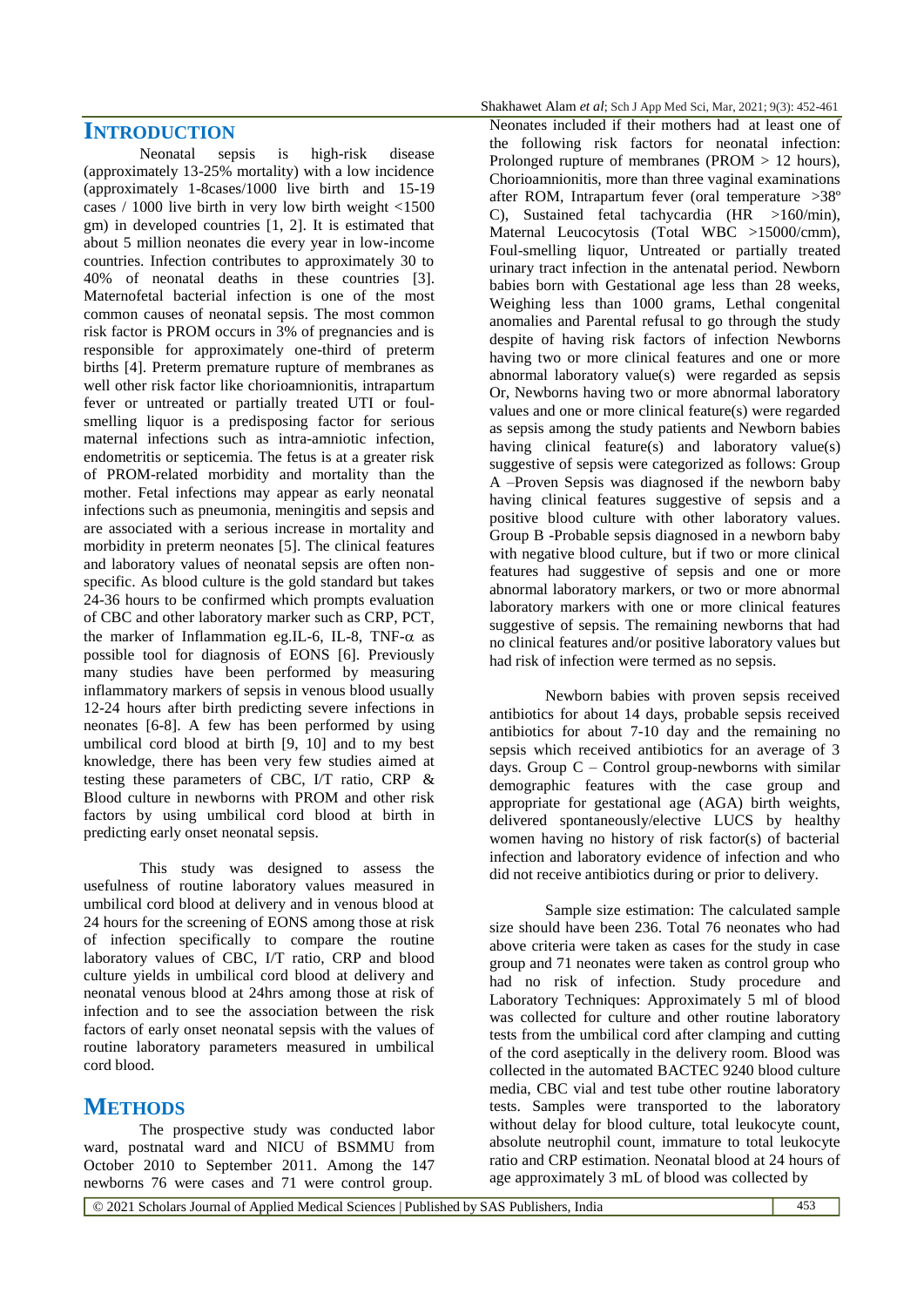venepuncture aseptically from the new born for total leukocyte count, Absolute neutrophil count, Immature to total leukocyte ratio (IT ratio) and CRP estimation. CBC was analyzed by automated Hematology analyzer SYSMEX XT-4000i and CRP levels were determined using a latex agglutination test at Clinical pathology department and. This was a semi-quantitative method with a detection limit of 6 mg/L. Blood cultures were done by fully automated BACTEC 9240 at  $37^0C$ temperature for 48 hours were done from the Microbiology department of BSMMU.

The laboratory investigator performing the septic screening was blinded to the clinical status of the newborn babies. Data collection and analyses: Newborn babies were observed for Clinical features of sepsis for at least 72 hrs. Clinical data were collected using a questionnaire. Data were being analyzed using SPSS software version 23.o and double checked before analysis. Means and proportions of the sociodemographic and clinical characteristics were calculated and compared using student t, RR Chi square tests respectively. Probability values < 0.05 were considered as significant for all results. Positive blood culture was considered the "gold standard" against which the performance of CRP was compared. The predictive values of CRP for diagnosing neonatal sepsis have also been calculate.

#### **RESULTS**

A total of 147 newborns underwent for the septic screening from the umbilical cord blood at zero hour and neonatal blood at 24 hours of age during the study period among which 76 were case group and 71 were control group. The mean  $(\pm SD)$  maternal age was 24.5±40 years, ranging from 18-35 years among the case group. The mean  $(\pm$  SD) maternal age was 26.76±4.05 year ranging from 20-34 years in the control group. Regarding parity52.6%were primiparous in the case and 33.8% were primiperous in the control group which was statistically significant ( $P < 0.05$ ). Among the cases, most of the babies (67.1%) delivered by LUCS but in the control group mostly (70%) delivered spontaneously. Among the case group of the newborns, the Male- Female ratio was1.1:1 and the mean  $(\pm SD)$  of GA was 33.96±1.82 weeks, ranging from 29-39 wks. The mean ( $\pm$ SD) birth weight was 1900 $\pm$ 483.6gms, ranging from 1200–3000 gms among the case group. Of the control group, the mean  $(\pm SD)$  of GA was  $34.12 \pm 1.5$  weeks ranging from 29-40 wks and mean  $(\pm SD)$  of birth weight 1960 $\pm$ 212.9 gms ranging from 1300–3100 gms of which male: female ratio was 1.2:1. The base line characteristics were summarized in Table-1. The most common risk factors in the study group were PROM (69.4%), frequent P/V examinations after ROM (28.9%), sustained fetal tachycardia (17.1%) and maternal UTI (3.9%). The results were depicted in the Table-2. The risk ratios (RR) are depicted in the same Table-II. Risk of disease is higher in exposed group

than unexposed group according to measurement of risk (RR value  $>1$ ). The newborns of the case group 22 (28.90%) cases were found to develop sepsis in the first 72 hours based on clinical features and laboratory values and only 2 (2.81%) were found to develop sepsis in the control group. The differences of which were statistically not insignificant  $(P \text{ value} < 0.05)$  in comparable to the control group. The case group were categorized in to three group- proven sepsis 6 (7.89%) cases and provable sepsis 16 (21.0%) cases and the remaining 54 (71.1%) cases were no sepsis. In the control group there were 2 (2.8%) found to develop probable sepsis based on clinical features and laboratory values though 2 (2.8%) blood cultures were found positive obtained from umbilical cord blood but had no clinical feature of sepsis or abnormal laboratory values, shown in the control group of Fig-1. Regarding the other Laboratory values of CBC, I/T ratio and CRP, the Total WBC counts were not statistically significant (P value  $> 0.05$ ) in both umbilical cord blood and neonatal blood sampling at 24 hours of age in comparable to the control group . The mean WBC count of the umbilical cord blood and venous blood at 24 hours, differences were not significant  $(p>0.05)$  statistically among the case and control group. Among the case group, Leukopenia/ Leukocytosis were found to develop in the proven sepsis and/or probable sepsis measured in both umbilical cord blood and venous blood at 24 hours which were statistically insignificant (P value  $> 0.05$ ) between two groups but most likely indicating the severity/progression of the sepsis depicted in the Table-3. The mean (±SD) IT ratio measured in cord blood was  $0.29\pm0.16$  ranging from 0.04 to 0.8 in case group and  $0.19\pm0.16$  ranging from 0.04 to 0.6 in control group. The mean  $(\pm SD)$  IT ratio measured in venous blood at 24 hours was  $0.29 \pm 0.14$  ranging from 0.12 to 0.59 in case group and  $0.16\pm0.04$  ranging from 0.07 to 0.3 in control group. The mean IT ratios of both umbilical cord blood and venous blood at 24 hours, the differences were significant  $(p<0.05)$  among the case and control group. The mean  $(\pm SD)$  IT ratio measured in cord blood was  $0.3\pm0.1$  ranging from 0.2 to 0.49 in proven sepsis and 0.26±0.09 ranging from 0.14 to 0.4 in probable sepsis among the case group. The mean  $(\pm SD)$ IT ratio measured in venous blood at 24 hours was  $0.37\pm0.1$  ranging from 0.24 to 0.48 in proven sepsis and  $0.3\pm0.08$  ranging from 0.2 to 0.43 in probable sepsis. Though the mean values of IT ratios in both umbilical cord blood and venous blood at 24 hours were raised to identify sepsis, the differences were insignificant (p>0.05) in both proven and probable sepsis, shown in the Table-3. In the umbilical cord blood, there were 13 (27.63%) cases were found to have positive CRP value  $(\geq 6 \text{mg/L})$  in the in the case group and only 2 (2.8%) cases were fond CRP positive ( $\geq 6$ mg/L) in the control group. In neonatal venous blood at 24 hours of age, 22 (28.94%) cases were found to have CRP positive ( $\geq$  $6mg/L$ ) in the case groupwhereas  $2(2.8\%)$  cases were found to have positive CRP ( $\geq 6$ mg/L) in in the control group depicted in the same Table-3. In both umbilical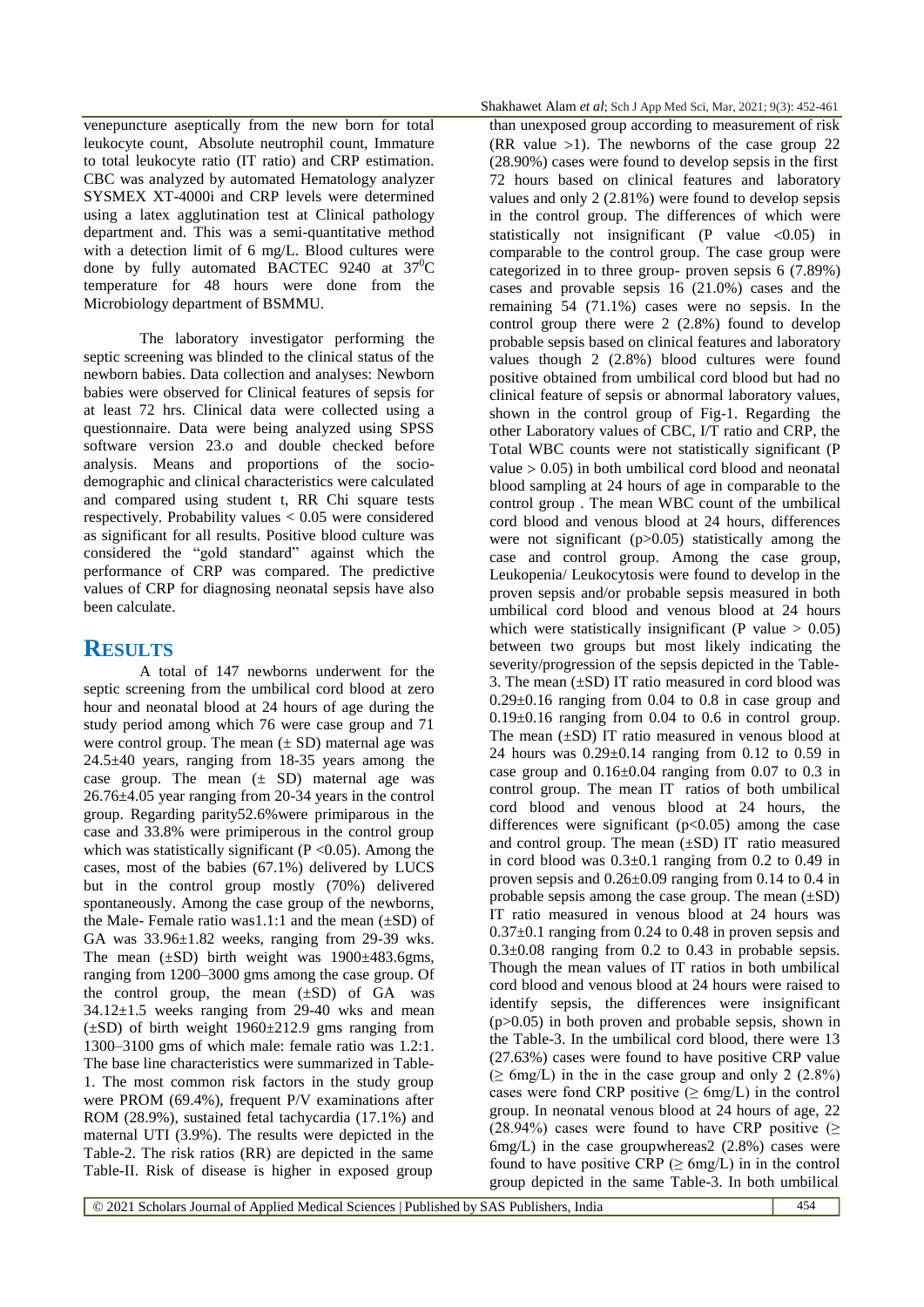cord blood and neonatal blood, the differences were statistically significant (P value  $< 0.05$ ) among the cases and control group. Organisms isolated included 3(50.0%) E.Coli and1 (16.7%) Coliform 2 (33.3%) Enterobacterbacteria in the cord blood cultures which were statistically insignificant (P value  $>0.05$ ) in comparable to control group as 2 (100%) cases were found CONS positive in the control group which were false positive Shown in the Table-4.

The Table-5 showed, among the proven sepsis CRP values were positive in 5(83.33%) cases in umbilical cord blood and in venous blood at 24 hours CRP values were positive in6 (100%) cases, on the other hand 8(50%) cases were positive in umbilical cord blood and 16 (100%) cases were positive in the neonatal blood in probable sepsis. In the cord blood CRP had sensitivity, specificity, PPV and NPV of 100%, 89.3%, 43.9% and 100% and in the neonatal blood at 24 hours,

Shakhawet Alam *et al*; Sch J App Med Sci, Mar, 2021; 9(3): 452-461

CRP had sensitivity, specificity, PPV and NPV of 100%, 77.1%, 27.3% and 100% respectively shown in the Table-6. Receiver operator characteristics (ROC) curve for total WBC and IT Ratios measured in umbilical blood at delivery and venous blood at 24hrs were displayed in Fig 2A & B. The area under the curve (AUC) was 0.321 for WBC count and 0.769 for the IT ratio in the umbilical cord blood and 0.325 for WBC count and 0.859 for the IT ratio in the venous blood at 24 hours depicted in the Table-7. The ROC curve for the IT ratios unlike the WBC count differed significantly from the line of discrimination. The association between the risk factors and the laboratory values of BC, IT ratio, CRP and blood culture were shown in the Table-8. The odd ratio (OR) revealed the IT ratio and CRP values unlike the CBC values and blood culture yields in the umbilical cord blood as well in the venous blood were more likely to be associated with the risk factors of infection.

|                       |             |             | <b>Case Group</b><br>$N=76$ |                            |             | <b>Control</b><br>Group |                               |                       |
|-----------------------|-------------|-------------|-----------------------------|----------------------------|-------------|-------------------------|-------------------------------|-----------------------|
|                       |             |             |                             |                            |             | $(N=71)$                |                               |                       |
|                       |             | $\mathbf n$ | $\frac{0}{0}$               | Mean $\pm SD$              | $\mathbf n$ | $\frac{0}{0}$           | Mean $\pm SD$                 | $P -$                 |
|                       |             |             |                             | $(min -$                   |             |                         | $(min -$                      | <b>Value</b>          |
|                       |             |             |                             | max)                       |             |                         | max)                          |                       |
| Maternal age (yrs)    | 18-25       | 49          | 64.5                        | $24.53 \pm 4$<br>$(18-35)$ | 25          | 35.2                    | $26.76 \pm 4.05$<br>$(20-34)$ | $0.002^s$             |
|                       | $26 - 30$   | 19          | 25.0                        |                            | 35          | 49.3                    |                               |                       |
|                       | 31-35       | 8           | 10.5                        |                            | 11          | 15.5                    |                               |                       |
| Parity                | Primi       | 40          | 52.6                        |                            | 24          | 33.8                    |                               | $0.021$ <sup>s</sup>  |
|                       | Multi       | 36          | 47.4                        |                            | 47          | 66.2                    |                               |                       |
| Gravidity             | Primi       | 41          | 53.9                        |                            | 22          | 31.0                    |                               | $0.004^s$             |
|                       | Multi       | 35          | 46.1                        |                            | 49          | 69.0                    |                               |                       |
| Gestational Age (wks) | $<$ 37      | 62          | 81.6                        | $33.96 \pm 2.8$            | 60          | 84.5                    | $34.12 \pm 1.5$               | $0.5643^{ns}$         |
|                       | >37         | 14          | 18.4                        | $(29 - 39)$                | 11          | 15.5                    | $(29-40)$                     |                       |
| Mode of delivery      | <b>NVD</b>  | 25          | 32.9                        |                            | 36          | 50.7                    |                               | $0.021$ <sup>s</sup>  |
|                       | <b>LUCS</b> | 51          | 67.9                        |                            | 35          | 49.3                    |                               |                       |
| Sex                   | Male        | 40          | 52.6                        |                            | 39          | 54.9                    |                               | $0.780$ <sup>ns</sup> |
|                       | Female      | 36          | 47.4                        |                            | 32          | 45.1                    |                               |                       |
| Weight (gm)           | < 1500      | 21          | 27.6                        | $1900 \pm 483.6$           | 20          | 28.2                    | $1960 \pm 212.9$              | $0.338^{ns}$          |
|                       | 1500-       | 46          | 60.5                        | $(1200 -$                  | 43          | 60.6                    | $(1250 -$                     |                       |
|                       | 2499        |             |                             | 3000)                      |             |                         | 3100)                         |                       |
|                       | $\geq$ 2500 | 9           | 11.9                        |                            | 8           | 11.3                    |                               |                       |

| Table-1: Baseline Characteristics of the study patients (n=147) |  |
|-----------------------------------------------------------------|--|
|-----------------------------------------------------------------|--|

S=Significant, NS=Not Significant, P value reached from Chi square test



**Fig-1: Distribution of Septic newborns among the case and control group**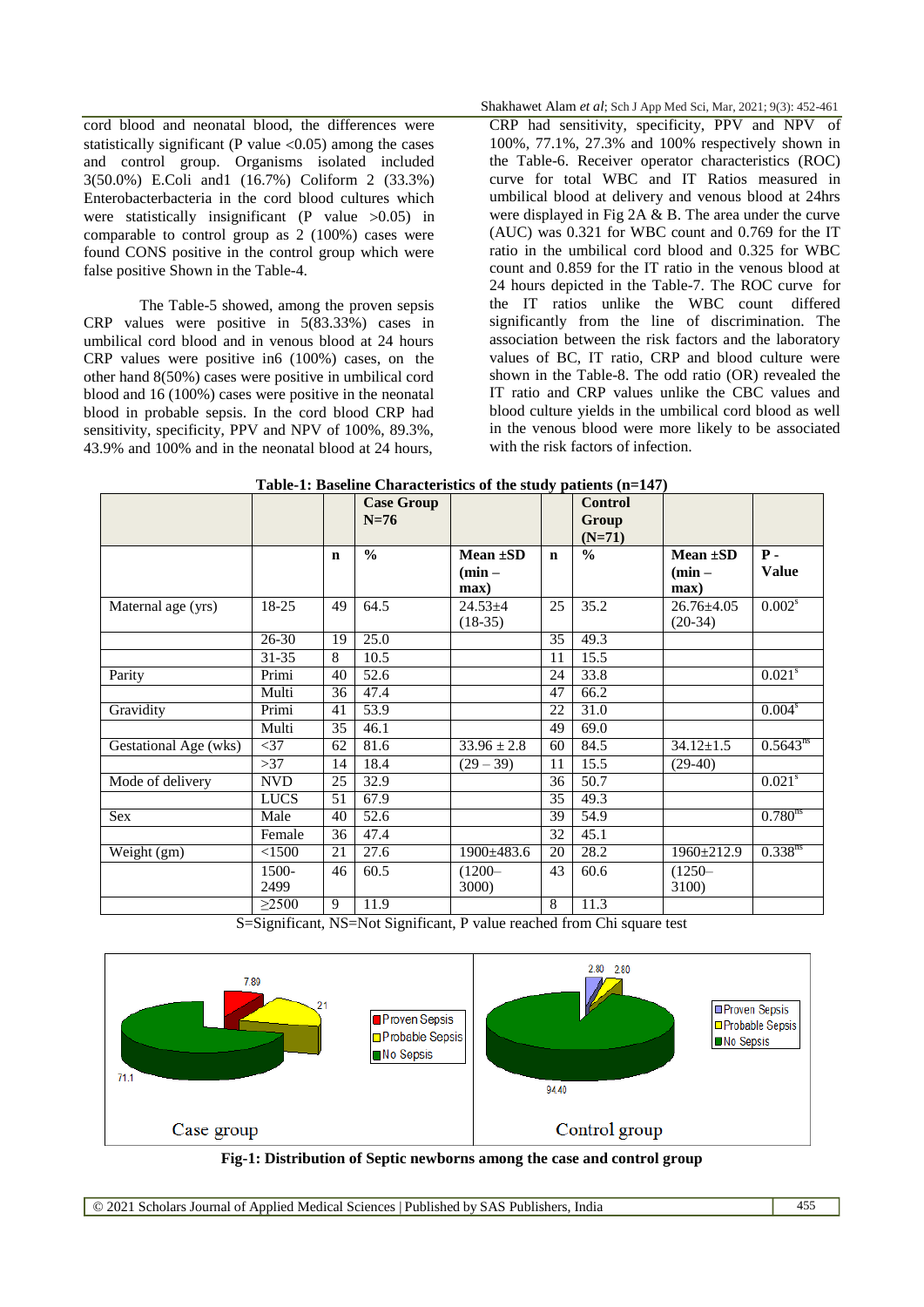Shakhawet Alam *et al*; Sch J App Med Sci, Mar, 2021; 9(3): 452-461

| Table-2: Distribution of the study patients according to risk factors (n=147) |                 |                  |                |                          |                              |                        |  |  |  |  |  |
|-------------------------------------------------------------------------------|-----------------|------------------|----------------|--------------------------|------------------------------|------------------------|--|--|--|--|--|
| <b>Risk factors</b>                                                           | Case            |                  |                | <b>Control</b>           | <b>RR(95% CI)</b>            | P                      |  |  |  |  |  |
|                                                                               | $(n=76)$        |                  | $(n=71)$       |                          |                              | <b>Value</b>           |  |  |  |  |  |
|                                                                               | $\mathbf n$     | $\frac{0}{0}$    | $\mathbf n$    | $\overline{\frac{0}{0}}$ |                              |                        |  |  |  |  |  |
| <b>PROM</b>                                                                   |                 |                  |                |                          |                              |                        |  |  |  |  |  |
| $\geq$ 12 Hours                                                               | 10              | 13.2             | $\overline{0}$ | $0.\overline{0}$         | $2.08(1.74 - 2.47)$          |                        |  |  |  |  |  |
| $\geq$ 18 Hours                                                               | 22              | 28.9             | $\theta$       | 0.0                      | $2.31(1.89 - 2.83)$          | $0.001^{s}$            |  |  |  |  |  |
| $\geq$ 24 Hours                                                               | 20              | 26.3             | $\Omega$       | 0.0                      | $2.27(1.86 - 2.76)$          |                        |  |  |  |  |  |
| Not found                                                                     | 24              | 31.6             | 71             | 100.0                    | $\overline{0.25(0.10-0.36)}$ |                        |  |  |  |  |  |
| Chorioamnionitis                                                              |                 |                  |                |                          |                              |                        |  |  |  |  |  |
| Found                                                                         | $\overline{4}$  | 5.3              | $\theta$       | 0.0                      | $1.99(1.69 - 2.34)$          | $0.068$ <sup>ns</sup>  |  |  |  |  |  |
| Not found                                                                     |                 | 94.7             | 71             | 100.0                    |                              |                        |  |  |  |  |  |
| Maternal peripartam fever (>38 C/100.4 F)                                     |                 |                  |                |                          |                              |                        |  |  |  |  |  |
| Found                                                                         |                 | 7.9              | $\overline{0}$ | 0.0                      | $2.01(1.71 - 2.38)$          | $0.017^{s}$            |  |  |  |  |  |
| Not found                                                                     | 70              | 92.1             | 71             | 100.0                    |                              |                        |  |  |  |  |  |
| Sustained fetal tacyhycardia (HR>160/min)                                     |                 |                  |                |                          |                              |                        |  |  |  |  |  |
| Found                                                                         | 13              | 17.1             | $\overline{0}$ | 0.0                      | $2.13(1.78 - 2.55)$          | 0.001 <sup>s</sup>     |  |  |  |  |  |
| Not found                                                                     | 63              | 82.9             | 71             | 100.0                    |                              |                        |  |  |  |  |  |
| Maternal Leucocytocis (TWBC>15000/cmm)                                        |                 |                  |                |                          |                              |                        |  |  |  |  |  |
| Found                                                                         | 6               | 7.9              | $\overline{0}$ | 0.0                      | $\overline{2.01(1.71-2.38)}$ | 0.017 <sup>s</sup>     |  |  |  |  |  |
| Not found                                                                     | 70              | 92.1             | 71             | 100.0                    |                              |                        |  |  |  |  |  |
| Foul smelling liqor                                                           |                 |                  |                |                          |                              |                        |  |  |  |  |  |
| Found                                                                         | 6               | 7.9              | $\theta$       | $0.\overline{0}$         | $2.01(1.71 - 2.38)$          | $0.017^{s}$            |  |  |  |  |  |
| Not found                                                                     | 70              | 92.1             | 71             | 100.0                    |                              |                        |  |  |  |  |  |
| Maternal UTI                                                                  |                 |                  |                |                          |                              |                        |  |  |  |  |  |
| Found                                                                         | $\overline{3}$  | $\overline{3.9}$ | $\overline{0}$ | 0.0                      | $1.97(1.68 - 2.32)$          | $0.135^{ns}$           |  |  |  |  |  |
| Not found                                                                     | 73              | 96.1             | 71             | 100.0                    |                              |                        |  |  |  |  |  |
| PV Examination (>3 times after PROM)                                          |                 |                  |                |                          |                              |                        |  |  |  |  |  |
| Done                                                                          | 22              | 28.9             | $\overline{0}$ | 0.0                      | $2.31(1.89 - 2.83)$          | $0.001^{\overline{s}}$ |  |  |  |  |  |
| Not done                                                                      | $\overline{54}$ | 71.1             | 71             | 100.0                    |                              |                        |  |  |  |  |  |

S=Significant, NS=Not Significant, P value reached from Chi square test

Table-3: Distribution of the study patients according to total WBC, IT ratio and CRP values from umbilical cord **blood and venous blood at 24 hours (n=147)**

|                      | лооч ани теноар рюби ат номгр (н–1-г)<br><b>Laboratory test</b> | Case $(n=76)$ |            | Control $(n=71)$ | P<br><b>Value</b> |                    |
|----------------------|-----------------------------------------------------------------|---------------|------------|------------------|-------------------|--------------------|
|                      |                                                                 | Mean          | $\pm$ SD   | Mean             | $\pm$ SD          |                    |
| umbilical cord blood | Total WBC/cmm                                                   | 15238         | ± 6727     | 15133            | $±$ 3950          | $0.941^{ns}$       |
|                      | Range $(min - max)$                                             | (4500)        | $-30000$   | (8000)           | $-24000$          |                    |
| Neonatal blood       | Total WBC/cmm                                                   | 15644         | ±10428     | 14060            | $\pm 3123$        | $0.584^{ns}$       |
|                      | Range $(min - max)$                                             | (4500)        | $-27000$   | (9000)           | $-22000$          |                    |
| Umbilical cord blood | IT ratio                                                        | 0.29          | $\pm 0.16$ | 0.19             | ± 0.16            | 0.001 <sup>s</sup> |
|                      | Range $(min - max)$                                             | (0.04)        | $-0.8$     | (0.              | $04-0.6$          |                    |
| Neonatal blood       | IT ratio                                                        | 0.29          | $\pm 0.14$ | 0.16             | $\pm 0.04$        | 0.001 <sup>s</sup> |
|                      | Range $(min - max)$                                             | 0.12          | $-0.59$    | 0.07             | $-0.3$            |                    |
| Umbilical cord blood | $<$ 6 mg/L                                                      | 63            | 82.9       | 69               | 100.0             | $0.016^s$          |
|                      | $CRP \geq 6$ mg/L                                               | 7             | 9.2        | $\Omega$         | 0.0               |                    |
|                      | $\geq$ 12 mg/L                                                  | 5             | 6.5        | $\overline{2}$   | 2.8               |                    |
|                      | $\geq$ 24 mg/L                                                  | 1             | 1.4        | $\Omega$         | 0.0               |                    |
| Neonatal blood       | $<$ 6 mg/L                                                      | 54            | 71.1       | 69               | 97.2              | 0.002 <sup>s</sup> |
|                      | $CRP \geq 6$ mg/L                                               | 6             | 7.9        | $\Omega$         | 0.0               |                    |
|                      | $\geq$ 12 mg/L                                                  | 13            | 17.1       | 1                | 1.4               |                    |
|                      | $\geq$ 24 mg/L                                                  | 3             | 3.9        | -1               | 1.4               |                    |

NS=Not Significant, P value reached from unpaired t-test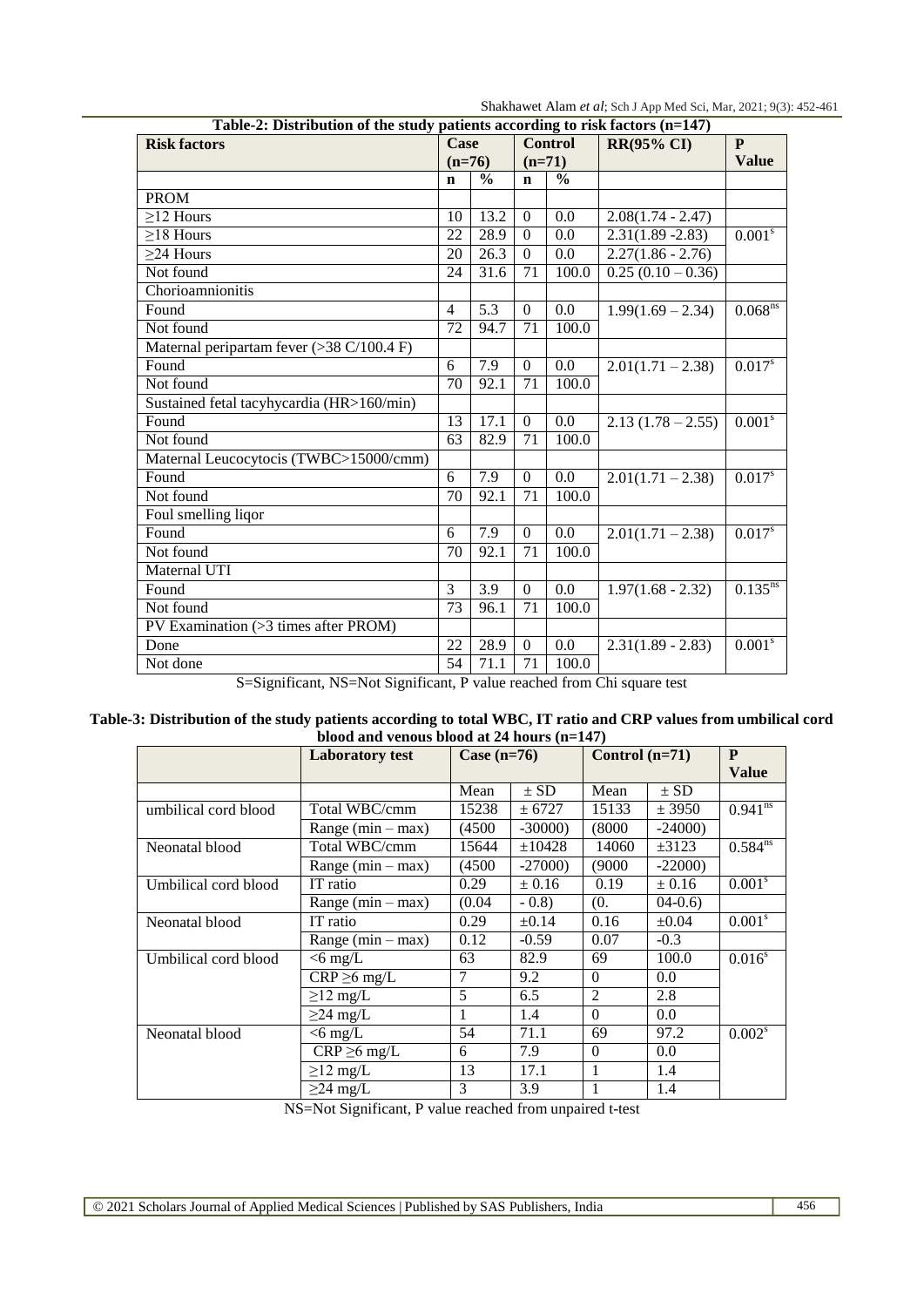Shakhawet Alam *et al*; Sch J App Med Sci, Mar, 2021; 9(3): 452-461

**Table-4: Distribution of the study patients according to blood culture in umbilical cord blood (n=147)**

| . .<br><b>Blood culture</b> | $Case(n=76)$ |      |    | $Control(n=71)$ | <b>PValue</b> |
|-----------------------------|--------------|------|----|-----------------|---------------|
|                             | n            | $\%$ | n  | %               |               |
| No growth                   | 70           | 92.1 | 69 | 97.1            | $0.161^{ns}$  |
| Growth of the Organism (s)  | 6            | 7.9  | 2  | 2.9             |               |
| E-Coli                      | 3            | 50.0 |    | 0.0             |               |
| Coliform                    |              | 16.7 | 0  | 0.0             |               |
| Enterobacter                |              | 33.3 |    | 0.0             |               |
| <b>CONS</b>                 | $\theta$     | 0.0  | ↑  | 100.0           |               |

S= SignificantP value reached from Chi square test

**Table-5: CRP statusof the septicpatients among the case group measured in Umbilical Cord Blood (n=76) and Venous Blood at 24 hours (n=76)**

|                      | <b>CRP</b><br><b>Proven case</b> |                | <b>Probable</b> |          | P value        | No sepsis    |          |                |
|----------------------|----------------------------------|----------------|-----------------|----------|----------------|--------------|----------|----------------|
|                      |                                  |                | $n=6(7.9\%)$    |          | $n=16(21.1\%)$ |              |          | $n=54(71.1\%)$ |
|                      |                                  | n              | $\%$            | n        | $\%$           |              | n        | $\%$           |
|                      | $< 6$ mg/L                       |                | 16.7            | 8        | 50.0           |              | 53       | 98.1           |
| Umbilical cord blood | $\geq 6$ mg/L                    | 2              | 33.3            | 5        | 31.3           | $0.234^{ns}$ |          | 1.9            |
|                      | $\geq$ 12 mg/L                   | 2              | 33.3            | 3        | 18.8           |              |          | 0.0            |
|                      | $\geq$ 24 mg/L                   |                | 16.7            | $\theta$ | 0.00           |              | $\theta$ | 0.0            |
|                      | $<$ 6 mg/L                       | $\Omega$       | 0.0             | $\theta$ | 0.0            |              | 54       | 100.0          |
| Venous blood         | $\geq 6$ mg/L                    | 2              | 33.3            | 5        | 31.3           | $0.508^{ns}$ | $\theta$ | 0.0            |
|                      | $\geq$ 12 mg/L                   | $\overline{4}$ | 66.7            | 8        | 50.0           |              | $\theta$ | 0.0            |
|                      | $\geq$ 24 mg/L                   | $\Omega$       | 0.0             | 3        | 18.8           |              |          | 0.0            |

S= Significant P value reached from Chi square test

**Table-6: Sensitivity, specificity, accuracy, positive and negative predictive values of the CRP (6mg/L) in diagnosis of sepsis**

| <b>Test of validity</b>   |                 | <b>Percentage</b>      |
|---------------------------|-----------------|------------------------|
|                           | Umbilical blood | Venous blood at 24 hrs |
| Sensitivity               | 100.0           | 100.0                  |
| Specificity               | 89.3            | 77.1                   |
| Accuracy                  | 89.7            | 78.9                   |
| Positive predictive value | 43.9            | 27.3                   |
| Negative predictive value | 100.0           | 100.0                  |





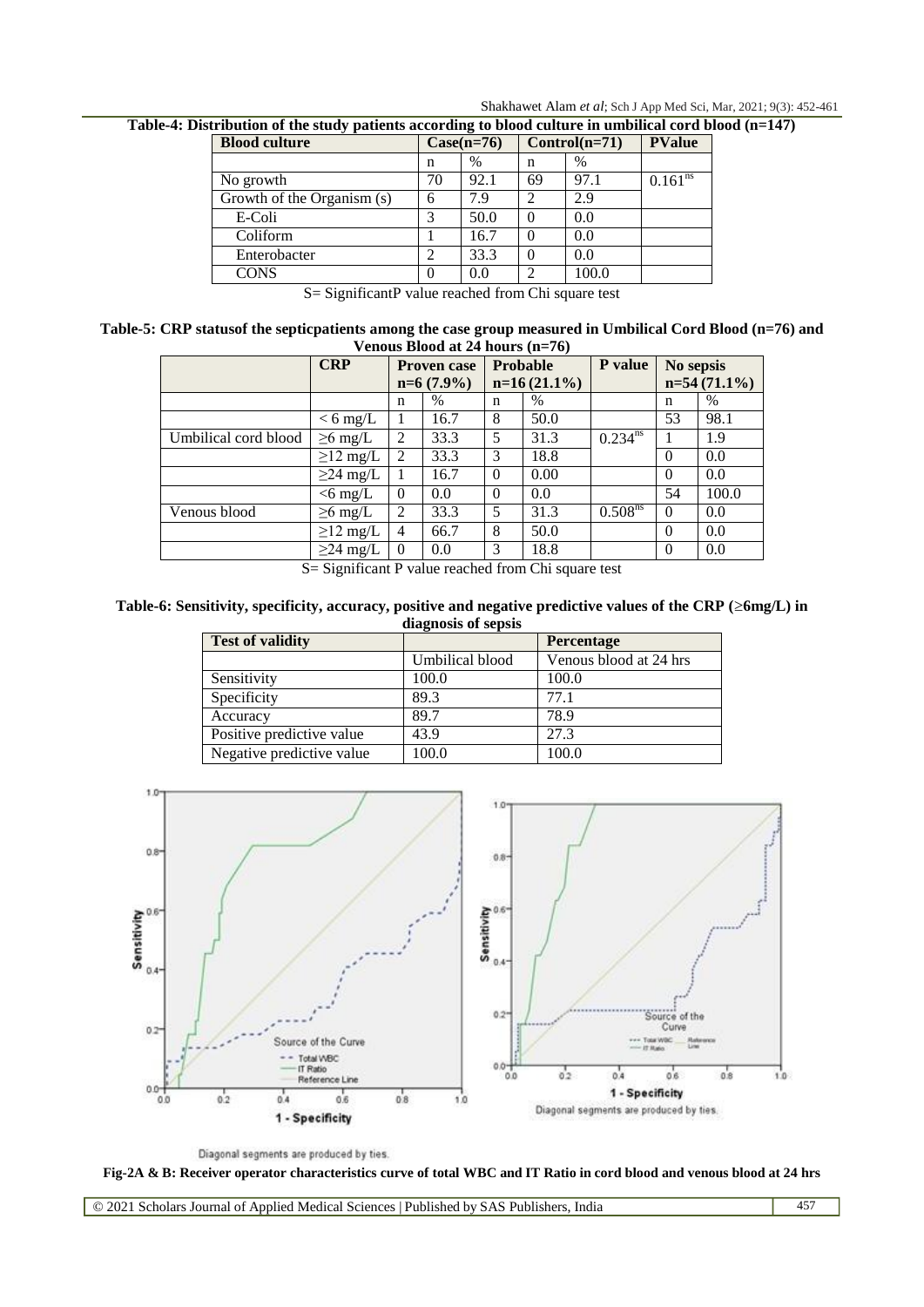Shakhawet Alam *et al*; Sch J App Med Sci, Mar, 2021; 9(3): 452-461

Table-7: Receiver operator characteristics curve of total WBC and IT Ratio in cord blood and venous blood at 24

|              |                    |       |                         | hrs                          |                     |                    |
|--------------|--------------------|-------|-------------------------|------------------------------|---------------------|--------------------|
|              | <b>Test Result</b> |       |                         | <b>Asymptotic 95%</b>        | <b>Confidence l</b> | <b>Interval</b>    |
|              | Variable(s)        | Area  | Std. Error <sup>a</sup> | Asymptotic Sig. <sup>b</sup> | Lower Bound         | <b>Upper Bound</b> |
| Cord         | <b>Total WBC</b>   | 0.321 | 0.075                   | 0.008                        | 0.174               | 0.468              |
| <b>Blood</b> | <b>IT Ratio</b>    | 0.769 | 0.048                   | 0.001                        | 0.675               | 0.863              |
| Venous       | <b>Total WBC</b>   | 0.325 | 0.081                   | 0.014                        | 0.167               | 0.483              |
| <b>Blood</b> | <b>IT Ratio</b>    | 0.859 | 0.031                   | 0.001                        | 0.797               | 0.921              |

| Table-8: Association of risk factors with positive CBC, IT Ratio, CRP & Blood culture findings in the umbilical |
|-----------------------------------------------------------------------------------------------------------------|
| cord blood and venous blood at 24 hrs                                                                           |

| <b>Risk factors</b> | <b>CBC</b>            |                | <b>IT Ratio</b>          |               | <b>CRP</b>            |                       | <b>Culture</b> |                |
|---------------------|-----------------------|----------------|--------------------------|---------------|-----------------------|-----------------------|----------------|----------------|
|                     | Cord blood            | Venous         | $\overline{\text{Cord}}$ | Venous        | Cord blood            | Venous                | Cord           | $\overline{P}$ |
|                     | $n=7$                 | blood          | blood                    | blood         | $n=13(OR)$            | blood                 | $Bloodn=6$     | value          |
|                     | (OR)                  | $n=9$          | $n=21(OR)$               | $n = 25$      |                       | $n=22$                | <b>OR</b>      |                |
|                     |                       | (OR)           |                          | (OR)          |                       | (OR)                  |                |                |
| $PROM(n=52)$        | 5/47                  | 5/47           | 19/33                    | 19/33         | 12/40                 | 19/33                 | 4/48           | ns<br>0.581    |
| Positive/Negative   | $1.17(0.18 -$         | $0.53(0.11 -$  | $6.33(1.22 -$            | $3.39(0.91 -$ | $6.90(0.83 -$         | $4.03(0.95 -$         | $0.83(0.12 -$  |                |
|                     | 9.53)                 | 2.69)          | $43.75$ *                | $13.71$ *     | $151.12$ <sup>*</sup> | $19.58$ <sup>*</sup>  | 7.20)          |                |
| Chorioamnionitis    | 0/4                   | 0/4            | 2/2                      | 2/2           | 1/3                   | 2/2                   | 0/4            | ns<br>0.741    |
| $(n=4)$             | $0.00(0.00 -$         | $0.00(0.00 -$  | 2.79(0.26-               | $0.67(0.03 -$ | $1.67(0.0 -$          | $2.60(0.24 -$         | $0.00(0.00 -$  |                |
| Positive/Negative   | 18.38)                | 13.61)         | 30.51)                   | 7.88)         | 21.05)                | 28.34)                | 22.62)         |                |
| Maternal fever      | 2/4                   | 3/3            | 4/2                      | 4/2           | 4/2                   | 5/1                   | 1/5            | ns<br>0.400    |
| $(n=6)$             | $6.50(0.63 -$         | $10.67(1.31 -$ | $6.24(0.86 -$            | 12.50(1.27-   | 13.56(1.74-           | 15.59(1.56-           | $2.60(0.0 -$   |                |
| Positive/Negative   | 62.15)                | $2.36$ *       | $54.46$ *                | $301.47$ *    | $128.54$ <sup>*</sup> | $378.74$ <sup>*</sup> | 33.51)         |                |
| Sustained fetal     | 1/12                  | 2/11           | 3/10                     | 3/10          | 4/9                   | 3/10                  | 1/12           | ns<br>0.128    |
| Tachycardia         | $0.82(0.12 -$         | $1.45(0.18 -$  | $0.75(0.14 -$            | $0.56(0.11 -$ | $2.67(0.55 -$         | $0.69(0.13 -$         | $0.97(0.15 -$  |                |
| $(n=13)$            | 5.42)                 | 9.46)          | 3.49)                    | 2.56)         | 12.62)                | 3.22)                 | 6.26           |                |
| Positive/Negative   |                       |                |                          |               |                       |                       |                |                |
| Maternal            | 3/3                   | 2/4            | 4/2                      | 4/2           | 4/2                   | 5/1                   | 1/5            | ns<br>0.400    |
| Leukocytosis        | 16.50(1.84-           | $4.50(0.47 -$  | $6.24(0.86 -$            | $2.18(0.32 -$ | 13.56(1.74-           | 15.59(1.56-           | $2.60(0.0 -$   |                |
| $(n=6)$             | $169.33$ <sup>*</sup> | 38.51)         | $54.64$ <sup>*</sup>     | 15.09         | $128.54$ <sup>*</sup> | $378.74$ <sup>*</sup> | 33.51)         |                |
| Positive/Negative   |                       |                |                          |               |                       |                       |                |                |
| Foul smelling       | 1/5                   | 2/4            | 4/2                      | 5/1           | 4/2                   | 5/1                   | 2/4            | ns<br>0.068    |
| $liquor(n=6)$       | $2.13(0.0 -$          | $4.50(0.47 -$  | $6.24(0.86 -$            | 12.50(1.27-   | 13.56(1.74-           | 15.59(1.56-           | $8.25(0.76 -$  |                |
| Positive/Negative   | 26.00)                | 38.51)         | $54.64$ <sup>*</sup>     | $301.47$ *    | $128.54$ <sup>*</sup> | $378.74$ <sup>*</sup> | 86.46)         |                |
| Maternal            | $\frac{1}{2}$         | 1/2            | 3/0                      | 3/0           | 2/1                   | 3/0                   | 1/2            | ns<br>0.221    |
| $UTI(n=3)$          | $5.58(0.0 -$          | $4.06(0.0 -$   | $\rightarrow$            | $\_*$         | 11.27(0.70-           | $\rightarrow$         | $6.80(0.0 -$   |                |
| Positive/Negative   | 102.60                | 69.72)         |                          |               | $346.58$ <sup>*</sup> |                       | 132.37)        |                |
| P/V Exam.           | 3/19                  | 4/18           | 10/12                    | 13/9          | 7/15                  | 14/8                  | 2/20           | ns<br>0.563    |
| $(n=22)$            | $1.97(0.31 -$         | $2.18(0.43 -$  | 3.26(0.99-               | $5.06(1.55 -$ | 3.73(0.93-            | 10.06(2.80-           | $1.25(0.14 -$  |                |
| Positive/Negative   | 11.92)                | 10.89          | $10.91$ *                | $16.98$ *     | $15.27$ *             | $38.01$ *             | 8.97)          |                |

## **DISCUSSION**

In the present study, male newborns (Ratio 1.1:1) were predominantly distributed in case group as the existing literature suggested that male were equally or predisposed to development of neonatal sepsis [11, 12]. The mean  $(\pm SD)$  maternal age was 24.53 $\pm 4$  in case group and 26.76±4.05 years in control group. Maximum number 49 (64.5%) was observed in the age group 18 to 25 years in case group and 35(49.3%) was observed in 26 to 30 years in control group. A study found a 1.5 fold risk of sepsis in neonates born to mothers under the age of 25 years [13]. Research has showed that very low birth weight infants were more susceptible to sepsis [14] which stresses the potential nature of this condition as an aggravating factor for sepsis. Study has also shown that very low birth weight infants were at a 25 fold risk of developing sepsis when compared with

normal birth weight infants [15]. In this study, most of the neonates  $62(81.6%)$  were preterm (gestational age < 37 completed weeks) and 60.5% had low birth weight  $(1,500 \text{ to } 2,500 \text{ g})$  and  $26.71\%$  had very low birth weight  $(< 1,500$  g to  $>1000$ g). Despite extensive efforts to isolate causative pathogens, blood cultures were positive in only 6(7.9%) cases among those having at risk of infection though positivity ranges widely, from 9 to 64% in one study [16]. The other studies reviewed; positive cultures ranged from 8% to 73% in the diagnosis of potential neonatal sepsis [17]. In this study 6(7.9%) blood cultures were found positive among the case group with E. coli and Coliform and Enterobacter in contrast with control group where 2 blood cultures were found positive with CONS. In the present study 2 organisms were isolated in control group but did not match with the clinical manifestation and/or laboratory parameters which were regarded as contamination or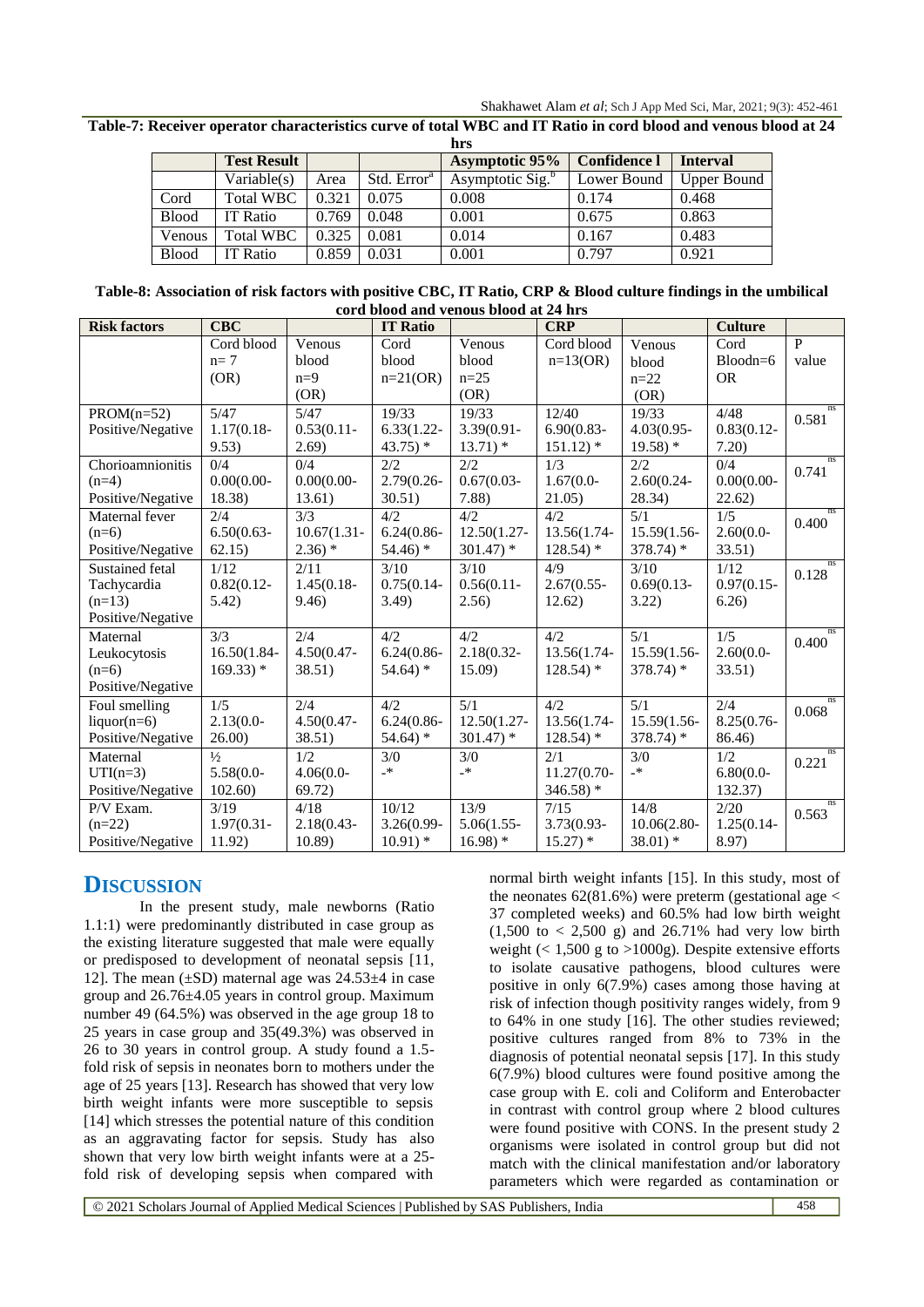bacteremia that would be manifested afterwards. Similar observation also found in other study [18]. We found Gram negative organism like E.Coli is the most common cause of neonatal sepsis rather than Gram positive Group B Streptococcus as fond in other study in the developing countries like Bangladesh, india and Pakista [19-21]. Many known factors influence the sensibility of blood cultures like maternal intrapartum antibiotic prophylaxis or time for sample collection and volume of sample [22]. Intrapartum antibiotic prophylaxis for a maternal genital tract or urine infection, maternal fever, prolonged rupture of membranes or fetal tachycardia difficult bacterial grow in culture media [18]. The varying results may be due to different study population and different defining of proven sepsis. It seems the prevalence rates for a specific bacterial pathogen vary from NICU to NICU and may change with time. Thus, the data about most commonly isolated bacteria in a NICU must be periodically reviewed and antibiotic policy revised according to susceptibilities of these organisms.

CRP has been used as an important early indicator of sepsis development, and declining CRP levels in the presence of clinical improvement is used as a parameter for discontinuing antibiotic therapy [11]. The findings of the 147 study neonates demonstrated, in the cord blood 13(17.1%) cases were found to have positive CRP values (> 6mg/L) in the case group and in the control group only 2(2.8%) newborns were found to have positive  $CRP$  values ( $\geq 6$ mg/L) which was statistically significant (P-value  $< 0.05$ ). On the other hand, CRP values in the venous blood at 24 hours, 22(28.9%) cases were found to have positive CRP values ( $\geq 6$ mg/L) in the case group and only 2 (2.8%) newborns were found to have positive CRP values (> 6mg/L) in the control group. The differences were also statistically significant (P-value  $< 0.05$ ). The findings of CRP values corroborate the findings of other study [23].

The findings in the study had a high NPV (100%) but low PPV (43.9%) with the sensitivity and specificity of (100%) and 89.7% respectively in cord blood and there were also high NPV (100%) but low PPV (27.3%) with the sensitivity and specificity of 100% and 77.1% respectively in venous blood. Similar findings of high NPV (97%) but low PPV (36.0%) also observed with the sensitivity and specificity of 79% and 85% respectively in neonatal blood at 24 hours of age [24]. In this study CRP was measured semiquantitatively in the cord blood and in the neonatal blood at 24 hours of age among those at risk of infection.

There is not an established standard practice for the use of CRP in infants and a variety of approaches are described in the literature [25]. A CRP level measured at the beginning of septic work-up having a sensitivity of 67% and NPV of 87% in Garland SM et al study [26]. These figures were 76% and 96%

Shakhawet Alam *et al*; Sch J App Med Sci, Mar, 2021; 9(3): 752-761

in another study [23]. Which measured CRP qualitatively, with cutoff point of >20 mg /l, reported 75% of sensitivity and 86% of specificity rate. The most studies measured CRP quantitatively with different cut off point and different times from onset the signs of infection. Nuntnarumit P et al., [28] reported a sensitivity of 100%, specificity of 94% PPV and NPV of 91.6% and 100% respectively of CRP for detecting proven sepsis and localized infection at cut off point >or  $=5$ mg/l.

Like CRP, the Immature-to-Total neutrophil ratio (I: T ratio) has been suggested as a good indicator of neonatal sepsis [29]. In the study it has been found an association between CRP levels and I: T ratio. The former were statistically higher in neonates with abnormal I:T ratios, whether in the cord blood or in the neonatal blood. Similar finding was found in previous study [30]. The Mean  $(\pm SD)$  I:T ratio in the umbilical cord blood  $(0.28\pm0.15)$  ranging from 0.04 to 0.8 in the case group and  $0.15 \pm 0.15$  ranging from 0.04 to 0.6 in the control group which was statistically significant (Pvalue  $< 0.05$ ). I:T ratio was also statistically significant  $(P-value < 0.05)$  in the neonatal venous blood at 24 hours in between case and control group. Leukopenia was the most common findings among the proven sepsis with Neutropenia on the differentials as found in other study [31] indicating most likely the progression and severity of sepsis. But the mean (+SD) of total WBC/cmm was not significant statistically (P value  $>0.05$ ) in both case and control group as well as proven or probable sepsis in both the umbilical cord blood or in the neonatal blood at 24 hours of age. Similar findings of total WBC were observed in the other study [32] where the ROC curve for the WBC count did not differ significantly from the line of nondiscrimination as found in this study.

#### **CONCLUSION**

The IT ratio and CRP unlike the CBC values are found to be raised and better indicator to identify early onset sepsis in the umbilical cord blood as well in the venous blood among those with risk of infection in comparison to those without risk of infection. Negative CRP values were to be more useful in excluding infection. Cultures obtained in umbilical cord blood were not a good way for etiological diagnosis of early onset sepsis. Several prenatal and intrapartum risk factors for EONS cause raised CRP values and I/T ratio in the umbilical cord blood as well as in the venous blood in newborns.

#### **RECOMMENDATIONS**

More surveillance and studies are required in the hospitals as well as in the community. The larger studies are necessary to establish- which prenatal risk factors must be taken to obtain the umbilical cord blood sample, what are the accurate methods to measure the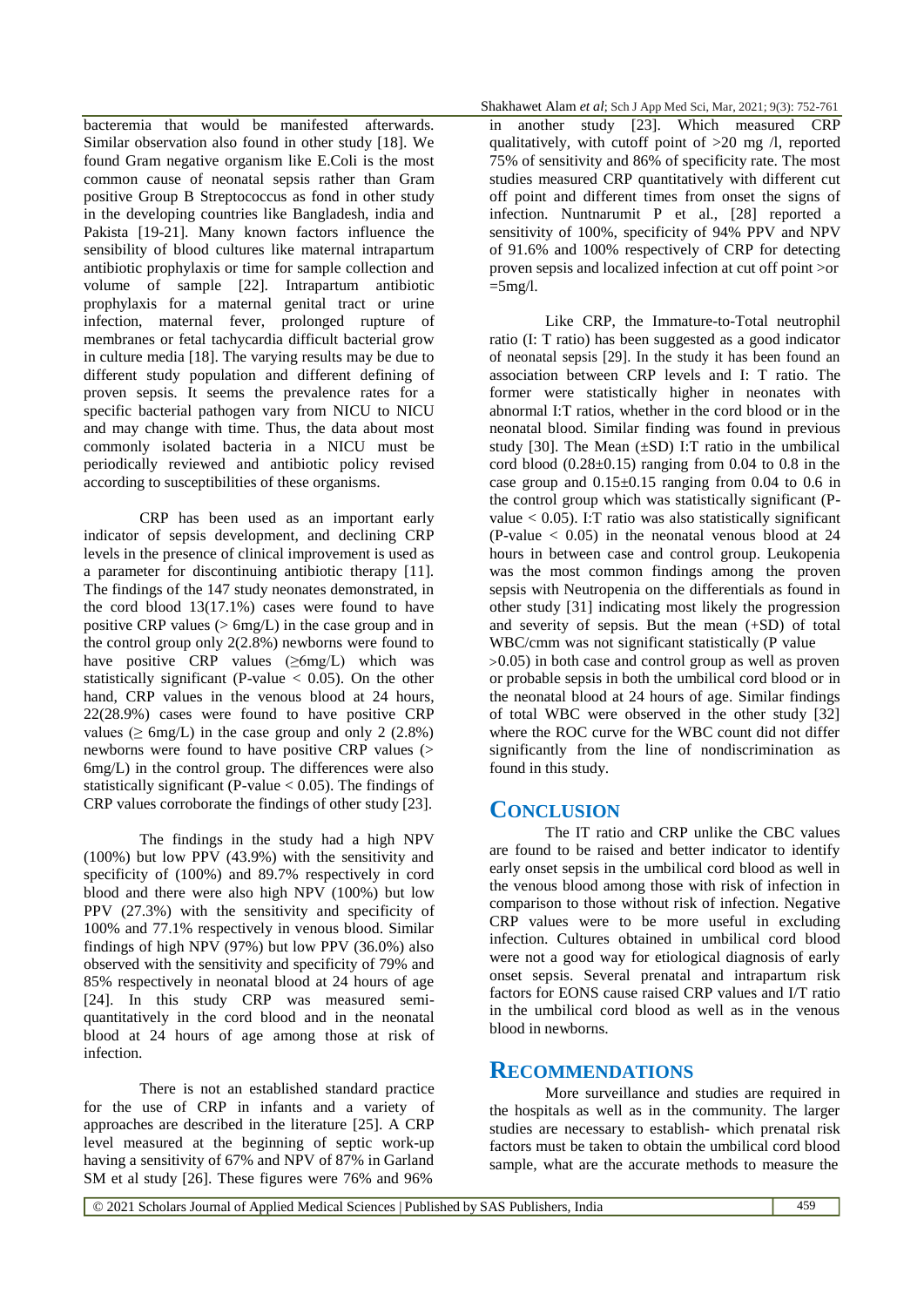Shakhawet Alam *et al*; Sch J App Med Sci, Mar, 2021; 9(3): 752-761

laboratory tests and what is the correct way to control these patients.

## **LIMITATION**

This was a hospital-based study. The drawback of this study was small sample size and short duration. Most of the blood culture could not be obtained from the venous blood at 24 hours of age.

#### **REFERENCES**

- 1. Jeffrey SG, Richard P. Early diagnosis and treatment of neonatal sepsis. Indian Journal of Pediatrics. 1998; 65: 63-78.
- 2. Stoll BJ, Gordon T, Korones SB, Shankaran S, Tyson JE, Bauer CR, Fanaroff AA, Lemons JA, Donovan EF, Oh W, Stevenson DK. Early-onset sepsis in very low birth weight neonates: a report from the National Institute of Child Health and Human Development Neonatal Research Network. The Journal of pediatrics. 1996 Jul 1;129(1):72- 80.
- 3. The WHO young infants study group, Bacterial etiology of serious infections in young infants in developing countries: results of a multicentric study. Pediatr Infect Dis J. 1999; 18: 17-22.
- 4. Hutzal CE, Boyle EM, Kenyon SL. Use of antibiotics for the treatment of preterm parturition and prevention of neonatal morbidity: a metaanalysis. Am J Obstet Gynecol. 2008; 199: l-8.
- 5. Satar M, Turhan E, Yapicioglu H, Narli N, Ozgunen FT, Cetiner S. Cord blood cytokine levels in neonates born to mothers with prolonged premature rupture of membranes and its relationship with morbidity and mortality. Eur Cytokine Netw. 2008; 19: 37-41
- 6. Chan DK, Ho LY. Usefulness of C-reactive protein in the diagnosis of neonatal sepsis. Singapore medical journal. 1997; 38:252-55
- 7. Himayun M, Sheikh MA, Akhter R. Role of CRP in early onset neonatal sepsis. The Internet Journal of Pediatrics and Neonatology. 2010; 11(2).
- 8. Koksal N, Harmanci R, Cetinkaya M, Hacimustafaoglu M. Role of procalcitonin and CRP in diagnosis and follow-up of neonatal sepsis. Turk J Pediatr. 2007; 49: 21-29.
- 9. Fos NI, Gomis R, Gomis CV, Rubio J, Justich P, Valera JC. Blood culture from the umbilical vein in the diagnosis of neonatal sepsis. Internet J Pediatr Neonatol. 2010;12(1).
- 10. Kordek A, Torbé A, Podraza W, Łoniewska B, Jursa-Kulesza J, RudnickiJ. Does prenatal antibiotic therapy compromise the diagnosis of early-onset infection and management of the neonate? J. Perinat Med. 2011; 39:337-42.
- 11. Dulcimar PC, Marcos VS, Juliana RM, Lucio RC, Virmondes R, Barata CH. Early-onset neonatal sepsis: cord blood cytokine levels at diagnosis and during treatment. Jornal de Pediatria. 2010; 86:509-514.
- 12. Oddie S, Embleton ND. Risk factors for early onset neonatal group B streptococcal sepsis: casecontrol study. BMJ. 2002; 325:308.
- 13. Goulart AP, Valle CF, Dal-Pizzol F, Cancelier AC. Fatores de riscopara o desenvolvimento de sepse neonatal precoceem hospital da redepúblicadoBrasil. Rev Bras TerIntensiva. 2006; 18:148-53.
- 14. Stoll BJ. The global impact of neonatal infection. Clin Perinatol. 1997; 24:1-21
- 15. Benitz WE. Perinatal treatment to prevent early onset group B streptococcal sepsis. Semin Neonatol. 2002; 7:301-14.
- 16. Carvalho PR, Trotta Ede A. Avanços no diagnóstico e tratamento da sepse. J Pediatr (Rio J). 2003; 79:195-204.
- 17. Chiesa C, Pellegrini G, Panero A, Osborn JF, Signore F, Assumma M, Pacifico L. C-reactive protein, interleukin-6, and procalcitonin in the immediate postnatal period: influence of illness severity, risk status, antenatal and perinatal complications, and infection. Clinical chemistry. 2003 Jan 1;49(1):60-8.
- 18. Fos NI, Gomis R, Gomis CV, Rubio J, Justich P, Valera JC. Blood culture from the umbilical vein in the diagnosis of neonatal sepsis. Internet J Pediatr Neonatol. 2010;12(1).
- 19. Ahmed AS, Chawdhury MAKA, Houque M and Dermstad GL. Clinical and Bacteriological profile of Neonatal septicemia In a Tertiary level Paediatric Hospital in Bangladesh. Indian Pediatrics. 2002; 39:1034-39
- 20. Roy I, Jain A, Kumar M, Agarwal SK. Bacteriology of neonatal septicemia in a tertiary care hospital of northern India. Indian J Med Microbiol. 2002; 20(3):156 -159.
- 21. Bhutta ZA, Naqubi SH, Muzaffar T, Farique BJ. Neonatal sepsis in Pakistan. Acta Pediatric Scand. I991; 81:596-601.
- 22. Schrag SJ, Hadler JL, Arnold KE, Martell-Cleary P, Reingold A, Schuchat A. Risk factors for invasive, early-onset Escherichia coli infections in the era of widespread intrapartum antibiotic use. Pediatrics. 2006; 118: 570-576.
- 23. Borna H, Borna S. Value of Laboratory Tests and C - reactive protein In the Detection of Neonatal Sepsis. The Internet Journal of Pediatrics and Neonatology TM ISSN: 1528-8374. 2005; 5(2).
- 24. Koksal N, Harmanci R, Cetinkaya M, Hacimustafaoglu M. Role of procalcitonin and CRP in diagnosis and follow-up of neonatal sepsis. Turk J Pediatr. 2007; 49: 21-29
- 25. Hengst JM. The role of C reactive protein in the evaluation and management of infants with suspected sepsis. Adv neonatal Care. 2003; 3-13.
- 26. Garland SM, Bowman ED." Reappraisal of Creactive protein as a screening tool for neonatal sepsis. Pathology. 2003 Jan; 35(3):240-3.

© 2021 Scholars Journal of Applied Medical Sciences | Published by SAS Publishers, India 460